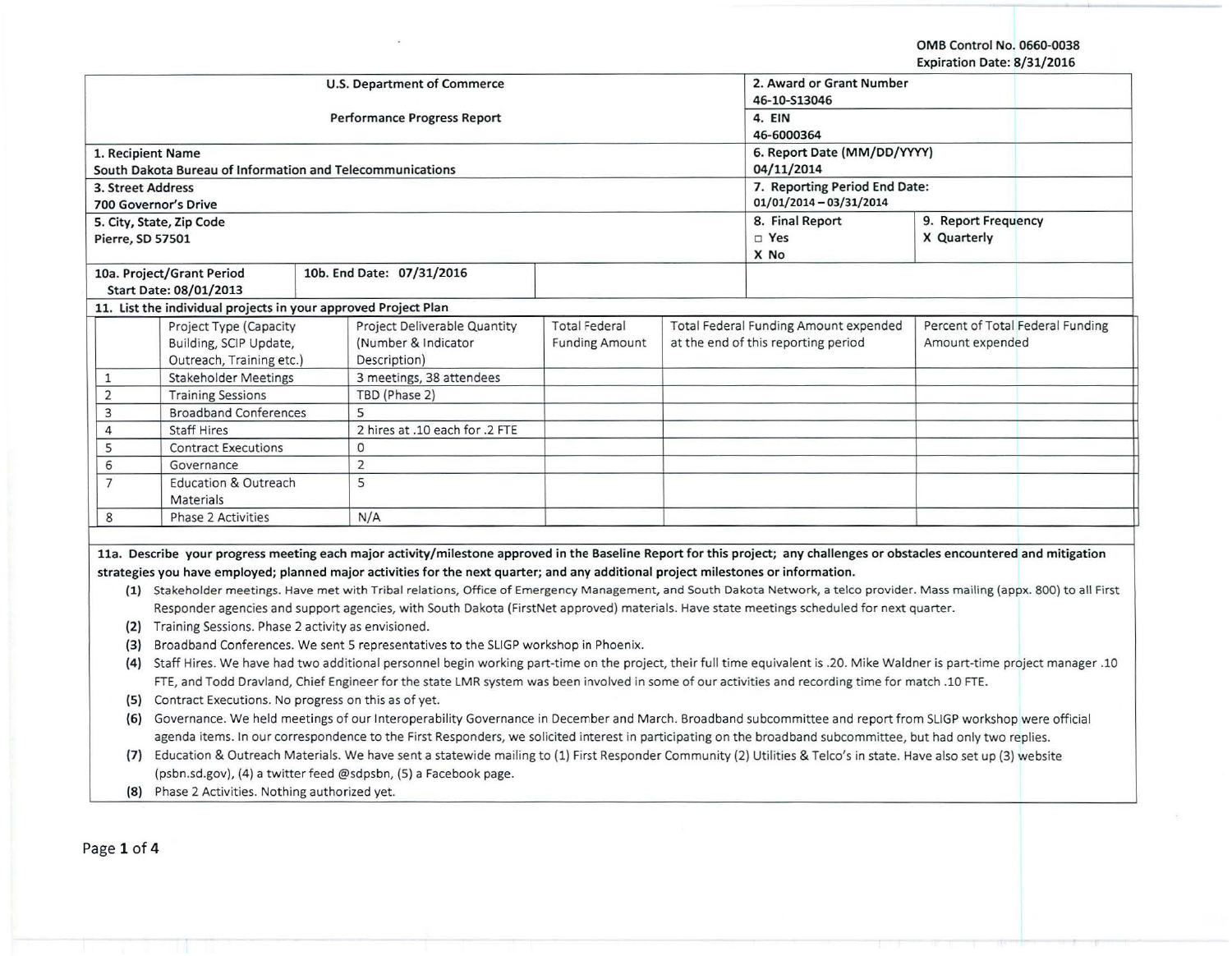I

I 11b. If the project team anticipates requesting any changes to the approved Baseline Report in the next quarter, describe those below. Note that any substantive changes to the Baseline Report must be approved by the Department of Commerce before implementation.

Depending upon how much and how fast we ramp up, we may need personal services dollars for a program manager. Right now we are using state funding as our part of the match to pay for the personal services hours we are utilizing.

## llc. Provide any other information that would be useful to NTIA as it assesses this project's progress.

We have completed our contact list and have entered those in the CASM NG tool to allow mapping, mailing list generation, etc., To date we have around 900 entries in the database and have sent an approved correspondence out to first responder agencies as well as telco, utility, and power companies. From that same process we will be soliciting participation in our broadband subcommittee, which will reside under our Public Safety Communications Council, our interoperability governance for LMR

#### lld. Describe any success stories or best practices you have identified. Please be as specific as possible.

We are loading our entire user community into the CASM tool. OEC held a Broadband Workshop in South Dakota giving us access to the ESRI tools for broadband planning, and better prepare us for the process.

### 12. Personnel

# 12a. If the project is not fully staffed, describe how any lack of staffing may impact the project's time line and when the project will be fully staffed.

Even after the SLIGP workshop, our team still came back without a clear mission that would allow us to effectively go out to the first responder community individua lly and be an effective outreach program. Right now utilizing existing personnel, we are going to concentrate on getting on every state and local group meetings agenda we can and try to provide the outreach that way. Our original plan called for substantial expense for contractors and travel, which at this point we do not feel a good use of resources.

## 12b. Staffing Table -

| FTE %<br><b>Job Title</b>           |                          |                                                      | Project(s) Assigned                                                         |               |             |                                                |                                                                                                                                                                        |                                                                                                                                       | Change                 |
|-------------------------------------|--------------------------|------------------------------------------------------|-----------------------------------------------------------------------------|---------------|-------------|------------------------------------------------|------------------------------------------------------------------------------------------------------------------------------------------------------------------------|---------------------------------------------------------------------------------------------------------------------------------------|------------------------|
| 10<br>Statewide Project Coordinator |                          |                                                      | Provide oversight of all SLIGP project activities                           |               |             |                                                |                                                                                                                                                                        |                                                                                                                                       |                        |
| <b>Financial Assistant</b>          |                          |                                                      | Provide support for budget management, procurement, and processing invoices |               |             |                                                |                                                                                                                                                                        |                                                                                                                                       |                        |
| Administrative Staffing Assistant   |                          |                                                      | Provide administrative support for grant management                         |               |             |                                                |                                                                                                                                                                        |                                                                                                                                       |                        |
| <b>Engineering Assistant</b>        |                          |                                                      |                                                                             |               |             |                                                |                                                                                                                                                                        |                                                                                                                                       |                        |
| Program Manager                     | 10                       |                                                      |                                                                             |               |             |                                                |                                                                                                                                                                        |                                                                                                                                       | Started on project     |
| Radio System Chief Engineer<br>10   |                          |                                                      |                                                                             |               |             |                                                |                                                                                                                                                                        | Started on project                                                                                                                    |                        |
|                                     |                          |                                                      |                                                                             |               |             |                                                |                                                                                                                                                                        |                                                                                                                                       |                        |
|                                     |                          |                                                      |                                                                             |               |             |                                                |                                                                                                                                                                        |                                                                                                                                       |                        |
|                                     |                          |                                                      |                                                                             |               |             |                                                |                                                                                                                                                                        |                                                                                                                                       |                        |
| Subcontract Purpose                 | Type<br>(Vendor/Subrec.) | RFP/RFQ<br>Issued                                    | Contract<br>Executed                                                        | Start<br>Date | End<br>Date | <b>Total Federal</b><br><b>Funds Allocated</b> | <b>Total Matching</b><br><b>Funds Allocated</b>                                                                                                                        |                                                                                                                                       | Project and % Assigned |
|                                     |                          | 5<br>13. Subcontracts (Vendors and/or Subrecipients) |                                                                             | Add Row       |             | Remove Row                                     | Provide administrative support for grant management<br>Provide administrative support for governance process<br>Provide engineering expertise and staffing for project | 13a. Subcontracts Table - Include all subcontractors. The totals from this table must equal the "Subcontracts Total" in Question 14f. |                        |

Page 2 of 4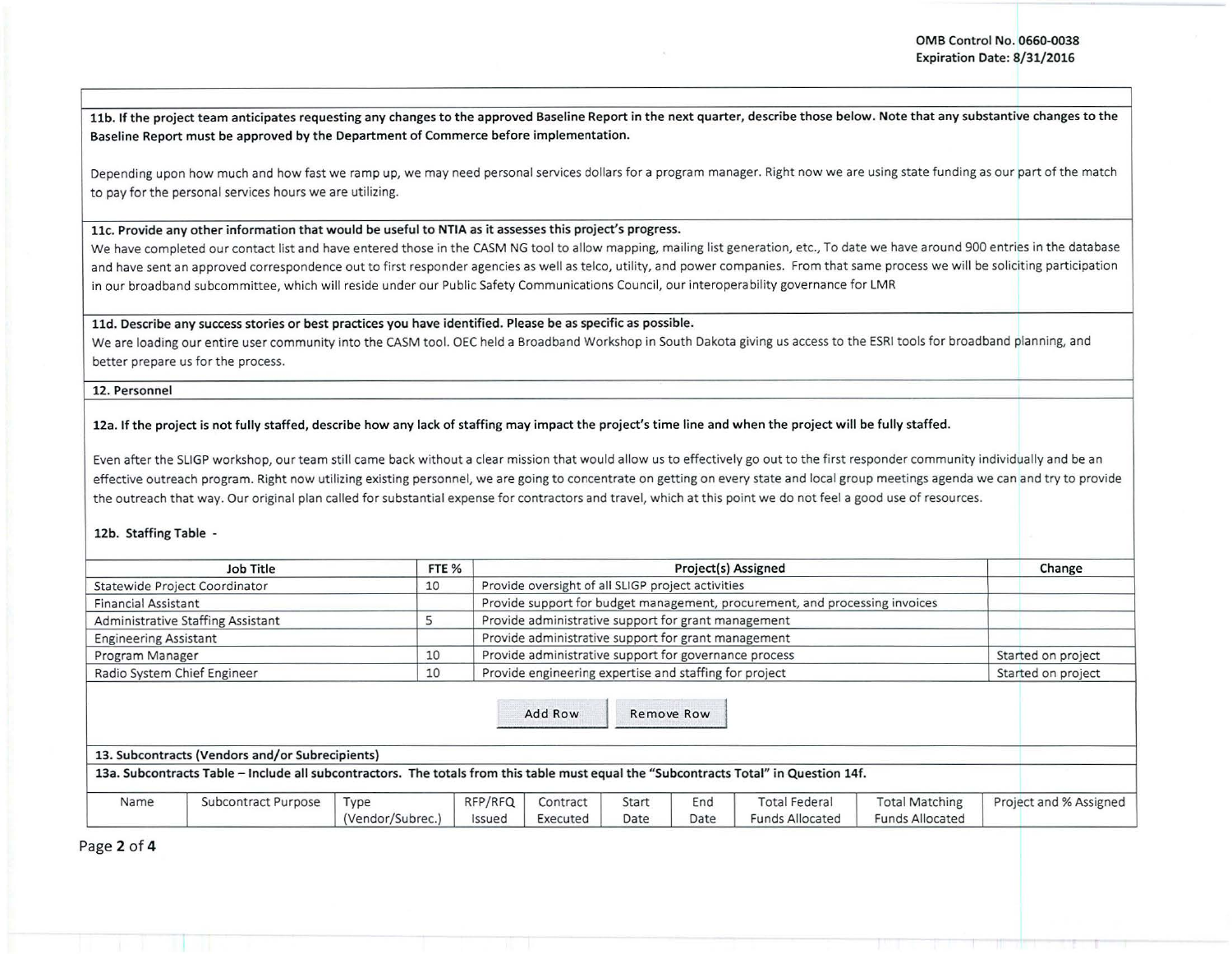|                                                                                                                                                                                                                                                                                                                                                                                   |                              |                           | (Y/N)        | (Y/N)                          |                          |                         |              |                                          |
|-----------------------------------------------------------------------------------------------------------------------------------------------------------------------------------------------------------------------------------------------------------------------------------------------------------------------------------------------------------------------------------|------------------------------|---------------------------|--------------|--------------------------------|--------------------------|-------------------------|--------------|------------------------------------------|
| Legal Rep<br>Formalize agreements<br>with local<br>governments                                                                                                                                                                                                                                                                                                                    |                              | Vendor                    | N            | $\mathsf{N}$                   | <b>TBD</b><br><b>TBD</b> | \$75,000                |              | <b>NA</b>                                |
| Regional<br>Provide outreach &<br>data collection<br>Contractors<br>statewide<br>(3)                                                                                                                                                                                                                                                                                              |                              | Vendor                    | N            | N                              | TBD<br><b>TBD</b>        | \$180,000               | $\mathbf{O}$ | <b>NA</b>                                |
| Align the SD plan with<br>Regional Plan<br>Coordinator<br>other states and look<br>to utilize regional<br>resources                                                                                                                                                                                                                                                               |                              | Vendor                    | N            | N                              | TBD<br><b>TBD</b>        | \$180,000               |              |                                          |
| SCIP<br>Help the State update<br>the Broadband<br>Contractor<br>portion of the SCIP                                                                                                                                                                                                                                                                                               |                              | Vendor                    | $\mathsf{N}$ | N                              | <b>TBD</b><br><b>TBD</b> | \$30,000                |              | 100% Completed with<br>OEC SCIP workshop |
|                                                                                                                                                                                                                                                                                                                                                                                   |                              |                           |              | Add Row                        | Remove Row               |                         |              |                                          |
| 13b. Describe any challenges encountered with vendors and/or subrecipients.<br>Web site was done, in-house rather than being contracted out. Personal service dollars only. We may need additional integrated down the road for data collection, but do not<br>anticipate significant cost.                                                                                       |                              |                           |              |                                |                          |                         |              |                                          |
| SCIP update was completed with a workshop put on by OEC. We are going to retain this line item in case we have further requirements for this category.<br>14. Budget Worksheet<br>Columns 2, 3 and 4 must match your current project budget for the entire award, which is the SF-424A on file.<br>Only list matching funds that the Department of Commerce has already approved. |                              |                           |              |                                |                          |                         |              |                                          |
| Project Budget Element (1)                                                                                                                                                                                                                                                                                                                                                        | <b>Federal Funds</b>         | <b>Approved Matching</b>  |              | <b>Total Budget</b>            | <b>Federal Funds</b>     | Approved Matching Funds |              | Total Funds Expended (7)                 |
|                                                                                                                                                                                                                                                                                                                                                                                   | Awarded (2)                  | Funds (3)                 |              | (4)                            | Expended (5)             | Expended (6)            |              |                                          |
|                                                                                                                                                                                                                                                                                                                                                                                   | 0.00                         | 55,683.00                 |              | \$55,683.00                    | 0.00                     | 14,335.49               |              | 14,335.49                                |
|                                                                                                                                                                                                                                                                                                                                                                                   | 0.00                         | 11,137.00                 |              | \$11,137.00                    | 0.00                     | 1,965.42                |              | 1,965.42                                 |
|                                                                                                                                                                                                                                                                                                                                                                                   | 240,579.00                   | 127,684.00                |              | \$368,263.00                   | 0.00                     | 9466.37                 |              | 9,466.37                                 |
|                                                                                                                                                                                                                                                                                                                                                                                   | 21,000.00                    | 0.00                      |              | \$21,000.00                    | 0.00                     | 0.00                    |              | 0.00                                     |
|                                                                                                                                                                                                                                                                                                                                                                                   | 20,439.00                    | 28,984.00                 |              | \$49,423.00                    | 0.00                     | 355.79                  |              | 355.79                                   |
|                                                                                                                                                                                                                                                                                                                                                                                   | 843,000.00                   | 51,000.00                 |              | \$894,000.00                   | 0.00                     | 0.00                    |              | 0.00                                     |
| a. Personnel Salaries<br>b. Personnel Fringe Benefits<br>c. Travel<br>d. Equipment<br>e. Materials/Supplies<br>f. Subcontracts Total<br>g. Other<br>h. Total Costs                                                                                                                                                                                                                | 113,085.00<br>\$1,238,103.00 | 35,040.00<br>\$309,528.00 |              | \$148,125.00<br>\$1,547,631.00 | 0.00<br>0.00             | 0.00<br>\$26,123.07     |              | 0.00<br>\$26,123.07                      |

Page 3 of **4**